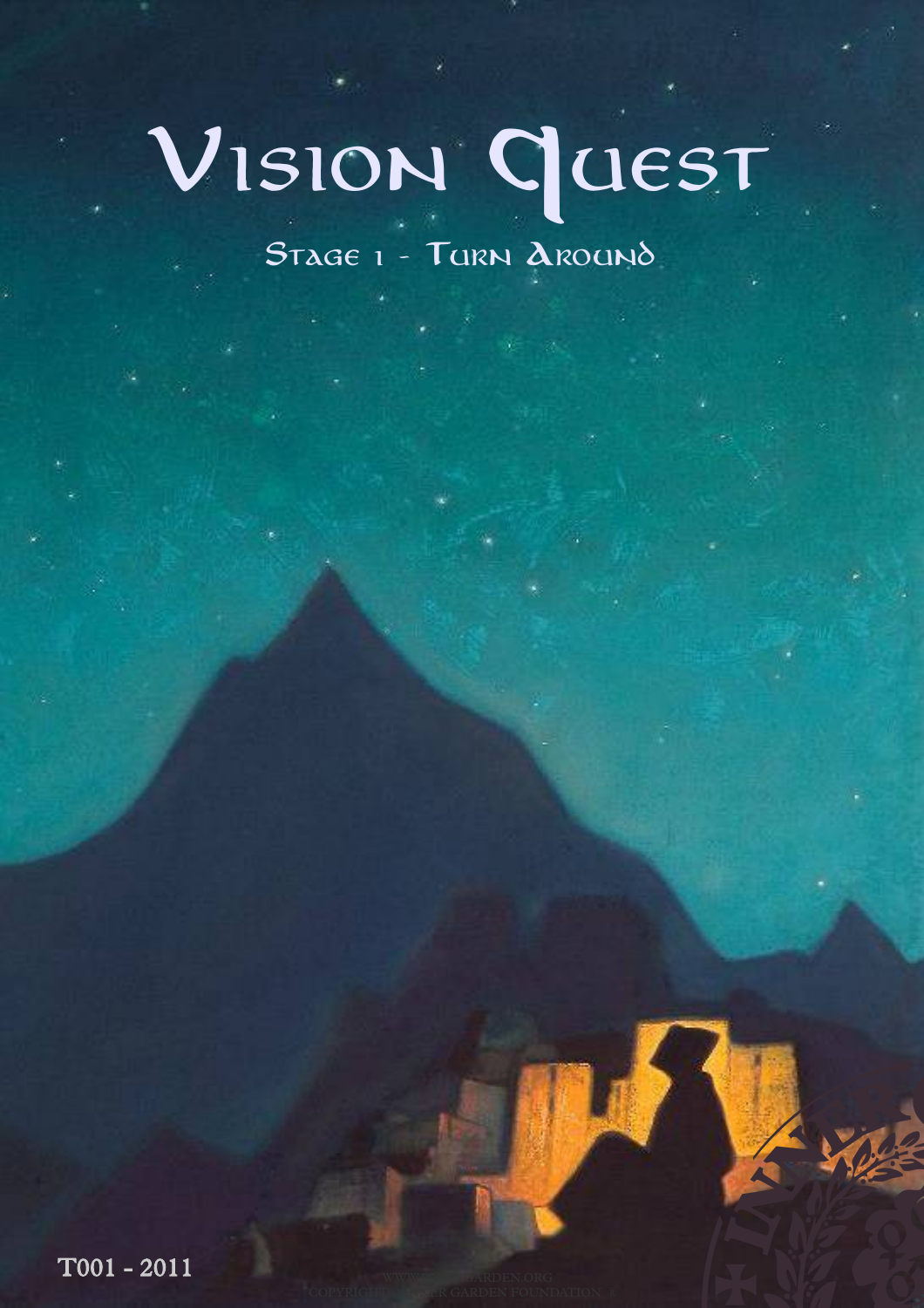

## PERSONAL **COPY**

This ebook is published exclusively within Inner Garden, and not publicly. Please note that you receive this copy for personal use. Your discretion in this respect is appreciated.

## Inner Garden Vision Quest

Stage 1 – Turn Around

Copyright © Inner Garden All Rights reserved

Published in 2011 by Inner Garden

First Edition



No part of this publication may be reproduced, stored in a retrieval system or transmitted, in any form or by any means without the prior consent of the author, nor be otherwise circulated in any form of binding or cover other than that which it is published and without a similar condition being imposed on the subsequent owner.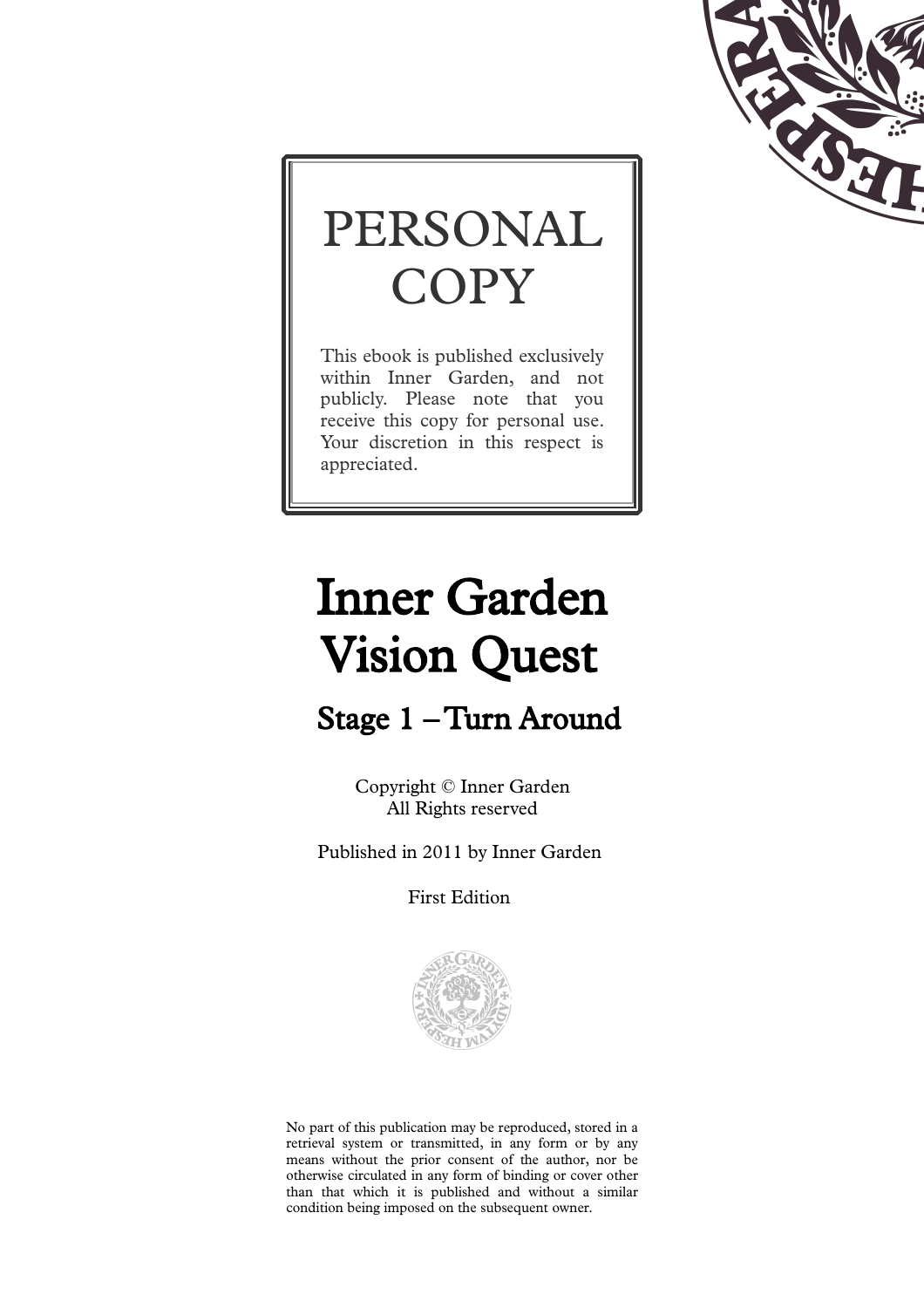

"O yea who search for the path that leads to the secret, Turn around, for the entire secret is within you" (Ibn Arabi)

#### Aim of this lesson

Theory: Introduction to the Inner Tradition, some historical background on the origin and underground transmission of the tradition. Explanation of the basic mechanism involved in the two principal modes of practice called Trancework and Dreamwork. The potential for healing of these modes of practice, and their potential to alter reality, purify one's perception, and esoterically become part of the 'half hidden'. The significance of parallel or alternating states of consciousness. An outline of the dangers of the work and the do's & don'ts for getting started. Practice: Analysis of strengths and weaknesses, start of the journey in the meadow, autosuggestion and intention to remember dreams, meditation on the first symbol.

### **Theory**

#### Introduction

We are born into the world with an operating system that is composed of 100 billion neurons, about the same number as there are stars in our galaxy. The moment we are born, these neurons immediately start to interweave and form meaningful patterns and groups that form the basic supporting structure of our reality. The evolution of the brain took place from the lower brain stem to the midbrain and then to the forebrain. In this Vision Quest, you are about to retrace the steps of evolution and discover one of the most profound ways in which we can shape reality. Vision Quest is a mission that has been practiced by alchemists, shamans and magicians through the ages. It is a mission that will lead to hidden planes of existence, with you becoming one of the 'half hidden' endowed with the ability to see that which is hidden to others.

This is a central theme in the Hermetic tradition - the way we define and shape our reality. We are aware of the ways we consciously shape our lives with our daily work and effort, and perhaps vaguely aware of the impact of our sub-conscious drives and limitations in this process. To explore and to search our world requires us to constantly project our mind forward in time in order to predict what lies ahead of us and thereby maximise the potential of our opportunities and experiences. Our most basic search concerns the pursuit of our specific needs for food, shelter and sex. We are motivated to keep moving, looking, hearing, feeling by those needs and throughout out search our mind is not just registering what happens in our immediate environment, but actively shaping what it sees, almost from the very beginning. Through our imaginative (predictive) faculties we move forward into the future predicting, projecting and intervening, and then again predicting, projecting and intervening again and again<sup>[1](#page-2-0)</sup>. The incoming information and energy is broken down for analysis bit by bit; and the outgoing information and energy is assembled bit by bit in sequences.

However, the role of the unconscious in this process remains largely unexplored. Although, as you will see later, it is precisely that part of us that interacts most directly with the canvas of the world around us. In this Quest you will get in touch with the core elements and mechanisms that act in this process, and uncover an inner faculty of intuition and wisdom, as well as a measure of

<span id="page-2-0"></span><sup>1</sup> Loye, D., The Sphinx and the Rainbow, (Shambhala, 1983), p.112.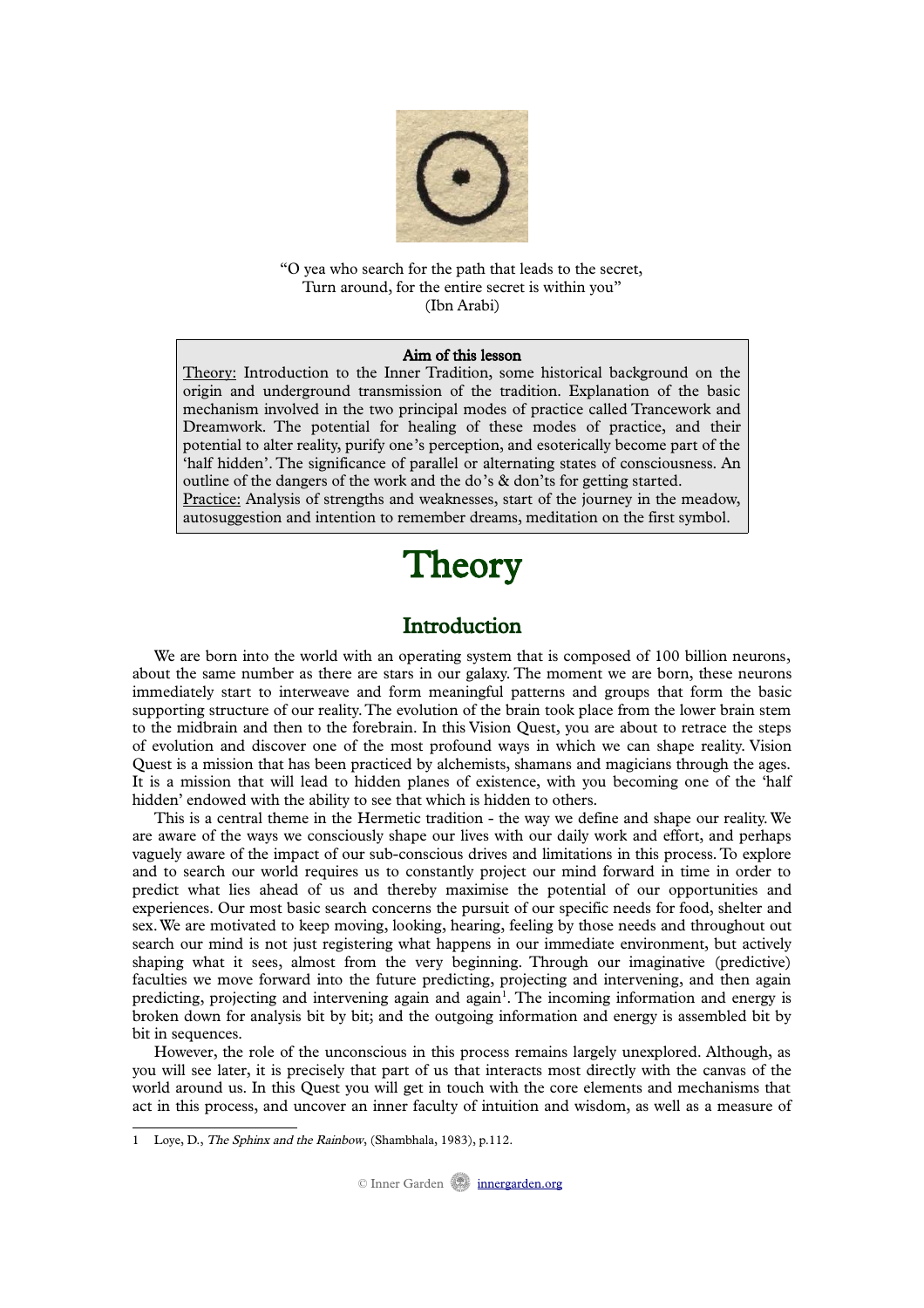positive influence on the outcome of manifestation in our daily life. Israel Regardie has eloquently summarized this as follows:

> "The entire object of the Art is the uncovering of the inner faculty of insight and wisdom, the 'essence of mind which is intrinsically pure', and the removal of the veils intervening between the mind and diverting it from its hidden root. Fear and anxiety give rise in early life to automatisms and compulsive behavior, to what might be called <sup>a</sup> shrinkage of the sphere of consciousness. It sets up an involuntary habitual contraction of the ego instead of a full-hearted easy acceptance of whatever may come in life, be it joy or sorrow, pain or pleasure. Continued sufficiently long, this attitude develops into mental rigidity, into <sup>a</sup> closed and crystallized conscious outlook, complacent and narrow, in which all further growth is impossible. The result is that all spontaneity of intellect and feeling is thoroughly eliminated from the realm of possibility. Consciousness may become developed to a very high degree - to the point where it becomes clear, inventive, trenchant – it becomes so, however, at the expense of life itself. Such a development is at the expense of flexibility and elasticity. Its cost is the loss of all that the underlying and dynamic unconscious aspect of the psyche implies – warmth, depth of feeling, inspiration, and ease of life and living."<sup>[2](#page-3-0)</sup>

The two most dynamic states of consciousness through which we may alter our mindset and the ensuing reality is through imagination and dreams. Those who have understood the tremendous potential of these two modes of communication between the internal and the external worlds, have developed techniques to bring this communication within the grasp of the conscious. The work to perfect these forms of communication are called "Trancework" and "Dreamwork" respectively. Trancework (also abbreviated as T-work) departs from the conscious state and ventures into the unconscious. Dreamwork (also abbreviated D-work) departs from a certain vantage point in the unconscious which one then tries to illuminate by the conscious.



Figure 1: Relation of Trancework and Dreamwork

<span id="page-3-0"></span><sup>2</sup> Regardie, I., The Philosopher's Stone, (Rider & CO., 1938), p.16.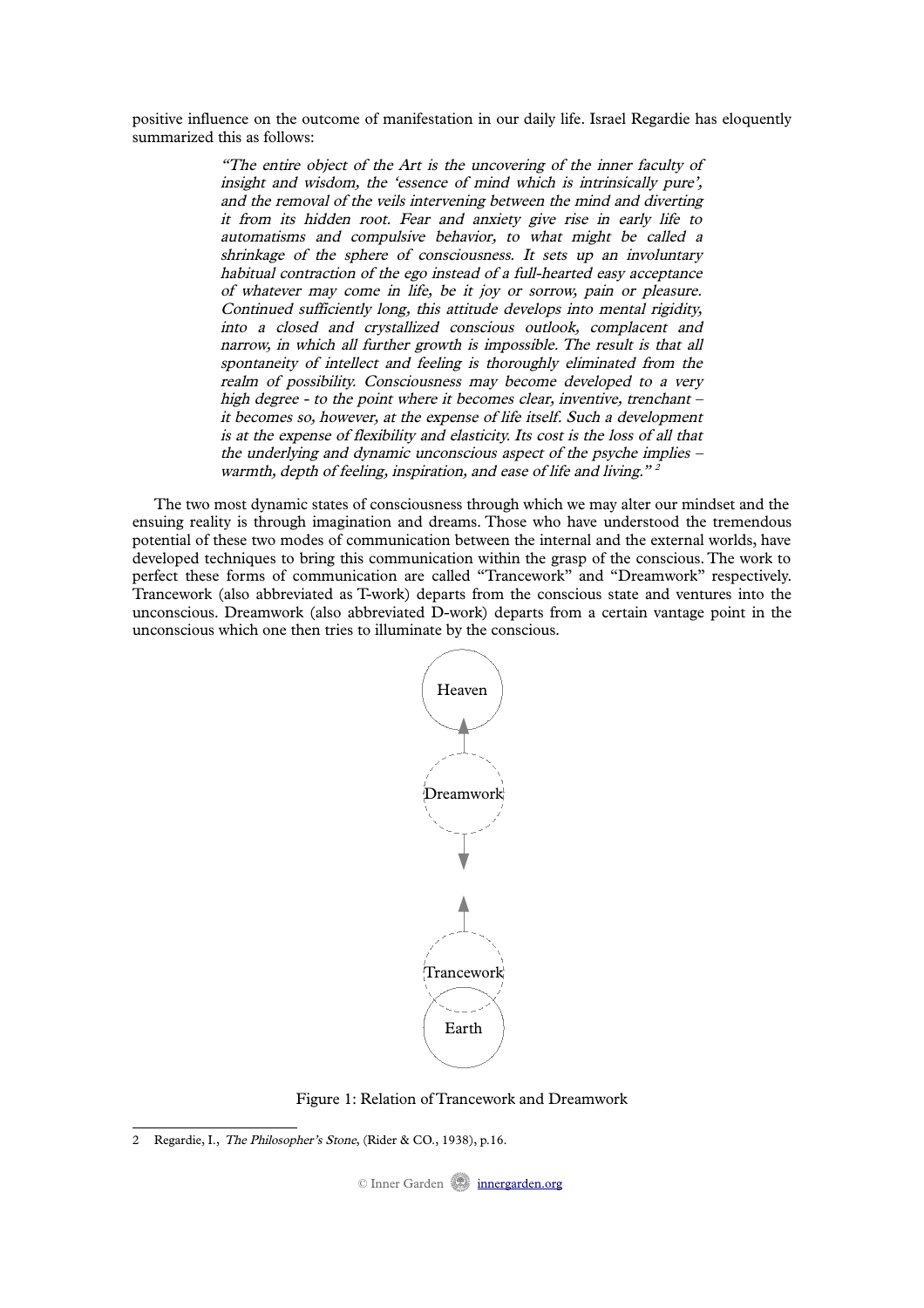#### Trancework

In our Western culture the rational mind is valued above other modes of consciousness. The conscious mind likes to be in control. However, the conscious mind is limited to the single thing it focuses on, whereas the unconscious regulates all kinds of processes at once. Consciousness is a recent evolutionary acquisition, and its function is rather labile and limited. The unconscious on the other hand, is seen as an "…intelligent, complex level of mental functioning which appears to retain certain ego functions possessed by the conscious mind..."<sup>[3](#page-4-0)</sup> while at the same time it is not affected by some other functions of the ego. Through trancework we can utilize and activate the potential of that unconscious (abd subconscious). The study of trance involves a "turnaround", where instead of a progressive exploration of the world with the conscious, the student turns his/her attention inward, to the secret within. The methods to induce trance follow the same principles as that of other altered states of consciousness like meditation, sensory deprivation, etc. In principle, two steps can be discerned: 1) attention is fixated; 2) the narrow frame of reference is shattered, shifted and transformed.

Trance can help to temporarily free the unconscious from the limitations of the conscious, make beneficial links and associations, and can offer possibilities for healing and learning. Think of it as a secretary's computer workstation. During trance, the operator (which is the conscious mind) is temporarily logged off, which allows the software (unconsciousness) to be upgraded or tweaked. Normally software is obtained from an outside source such as an app store, but in our analogy we would say that the software is largely programmed by our experiences in society and its cultural standards or attitudes. But by logging off the operator for a moment, the program can be optimized at its inner core. Once this is done, the conscious can take over again and the whole system works more efficiently for both the operator, and the system. Trance is the mediator between the software and the operator.

Trance is something that is part of everyday life. Everyone is occasionally absorbed in a moment of contemplation or inner pre-occupation or day-dreaming. Under trance the individuality can flourish; it is the essence of creativity and personality development. In that light, Milton Erickson also uses the term "metacommunication"[4](#page-4-1) . The unconscious is closest to our true nature, and thus to God. As M.D. Yapko put it in his book Trancework: "The strength of doing Trancework comes from undefinable sources within each human being. Whether these are termed 'unconscious', 'inner wisdom', 'the God within' or some other equally ambiguous name, there is a remarkable potential in each person that surfaces during those states of absorption called 'trance' that one can readily appreciate<sup>"[5](#page-4-2)</sup>. It is important at this point to realize that the unconscious exists both on the level of the personal and the collective. In both these levels, sub-units of consciousness can be discerned. These are called 'agents' or 'intelligences'. The most important archetypes or agents of the collective unconscious govern the intelligences in our personal unconscious. This is an important aspect of the hierarchy of the inner world to remember.

Vision Quest builds on a formula that has been transmitted by Philosophers through the ages, mostly from mouth to ear. It is unclear where the tradition originated. One of the older records of the tradition is found in the Temple of Luxor in Egypt, which was built in 1400 BCE. In Egypt and India, as well as later in the Gothic period of Christian cathedrals, the temple was a book revealing an esoteric teaching. The Temple of Man reveals that the Egyptians at that time were deeply involved in the study of the mechanism of the mind and its anatomy. On the basis of the research of Schwaller de Lubicz, we can conclude that the temple reveals a deep knowledge of the anatomy of the cerebral organs and their function<sup>[6](#page-4-3)</sup>. Through Trancework and Dreamwork, we will get a closer understanding of ourselves and the world around us. This will involve a form of inner healing as well as the potential to heal others or to shape the reality around us as we tune in to the creative interaction between the intelligences of the collective unconscious of the 'manifested' world as we perceive it.

Elements of this tradition have surfaced in writing as well, for example the 16th Century alchemist, physician and philosopher Gerhard Dorn has left a number of books that are evidence

<span id="page-4-0"></span><sup>3</sup> Erickson, M., Rossi, E., Rossi, M., Hypnotic Realities: the Induction of Clinical Hypnosis and Forms of Indirect Suggestion (New York: Irvington Publishers, 1976) p.13.

<span id="page-4-2"></span>

<span id="page-4-1"></span>Ibid, p.68.<br>Yapko, M.D. Trancework: An Introduction to the Practice of Clinical Hypnosis (2nd ed.), (New York: Brunner/Mazel, 1990), p. xxi.

<span id="page-4-3"></span><sup>6</sup> Schwaller de Lubicz, R.A., Le temple dans l'homme (Cairo: IFAO 1949).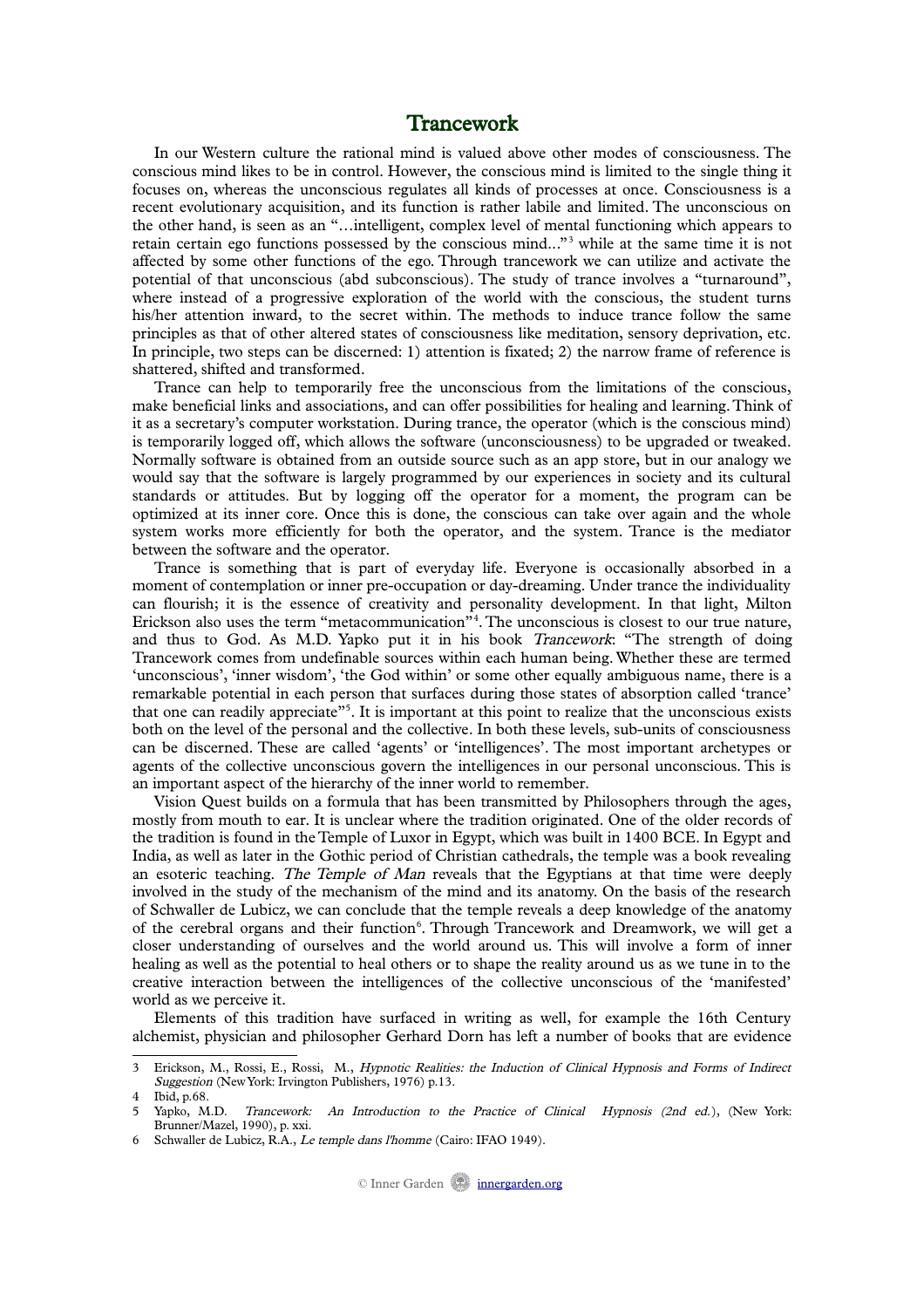of of a journey deep into the mysteries of the inner planes.

"This castle of inner truth will destroy many people; it is a cheap thing, mostly despised and even hated. But one should not hate it, but rather love it; it is the greatest treasure, it is loving to everybody and hostile to everybody. You can find it everywhere and practically nobody has ever found it. Change yourself, the heavenly wisdom says, from dead philosophical stones into living philosophical stones, because I am the true medicine and <sup>I</sup> change everything which cannot exist into something eternal. Why are you possessed by madness? Through yourself but not from you, is everything which you need and which you wrongly seek outside."[7](#page-5-0)

Some aspects of Dorn's work, referring to what we have called Intelligences, will be dealt with in Stage 3, when we get into a concept that has more recently been called "The Society of Mind". Another three centuries back in history, there was Ibn Arabi, whose vast surviving body of work contains profound visions of the Inner Temple:

> "I am the ripe garden and the plenitude of harvest. Now raise my veils and read what the inscription within me contain! And what you look for carefully at in me, place it in your book and preach it to those you love!" [8](#page-5-1)

More recently, elements of this tradition has trickled down to the academic world and the field of psychology. Carl Happich elaborated a method in the first half of the 20th century<sup>[9](#page-5-2)</sup>, which utilized a number of predetermined scenes such as a meadow, a mountain, and a picturesque chapel, as points of departure for both diagnostic and therapeutic purposes. The participant would report their experiences from this prescribed visualisation afterwards to the guide. The main goal was spiritual integration. Research into shamanism in the far corners of the world confirms the universal formula that is preserved in the Inner Work practices by priests and shamans  $10$ .

 There are a number of other works that bear witness of a tradition that has been transmitted largely underground, but of which elements have surfaced from time to time in its original form.

 The above is mentioned in order to give a preliminary frame of reference about the history of this almost forgotten tradition. In the Western stream of that tradition, the broader science of this field has been labeled as Hermeticism, which encompasses the entire mixture of Hermetic literature, qabalah, alchemy, astrology, and magic. The name stems from the god Hermes Trismegistus. He was seen as:

> "… an Egyptian sage of remote antiquity whose knowledge of both the material and the spiritual world and their interrelationship were of great help to get some control of the vicissitudes of life and to bring the soul into harmony with its divine origin. Though his name shows that the Greeks saw some correspondences between this sage and their own god Hermes, the figure of Hermes Trismegistus was in reality firmly rooted in the religious soil of Egypt. Already in the 5th century B.C., Herodotus identified the Greek Hermes with the Egyptian god  $Thot ...$ <sup>"[11](#page-5-4)</sup>.

How far the tradition goes back is not clear. Alchemy has been practiced since ancient times; according to legend by the Lemurians at first, who later carried it into India. Some dare trace it aeons back, even to what in Hindu time-units would be the beginning of the present kalpa.

<span id="page-5-0"></span><sup>7</sup> Dorn, G., Speculative Philosophy (Volume I of the Theatrum Chemicum), 1602.

<span id="page-5-1"></span><sup>8</sup> Ibn Arabi, Futûhât al-Makkiyya, 1329, Vol. 1.

<span id="page-5-2"></span>Happich, C., Anleitung zur Meditation, (Darmstadt: Rother,1938).

<span id="page-5-3"></span><sup>10</sup> C.f. Merkur, D., Becoming Half Hidden: Shamanism and Initiation Among the Inuit, 2nd (revised) edition, (London: Garland Publishing, 1992).

<span id="page-5-4"></span><sup>11</sup> Hanegraaff, W.J., Faivre, A., van den Broek, R., Brach, J.P., Dictionary of Gnosis and Western Esotericism (Leiden: Brill 2005).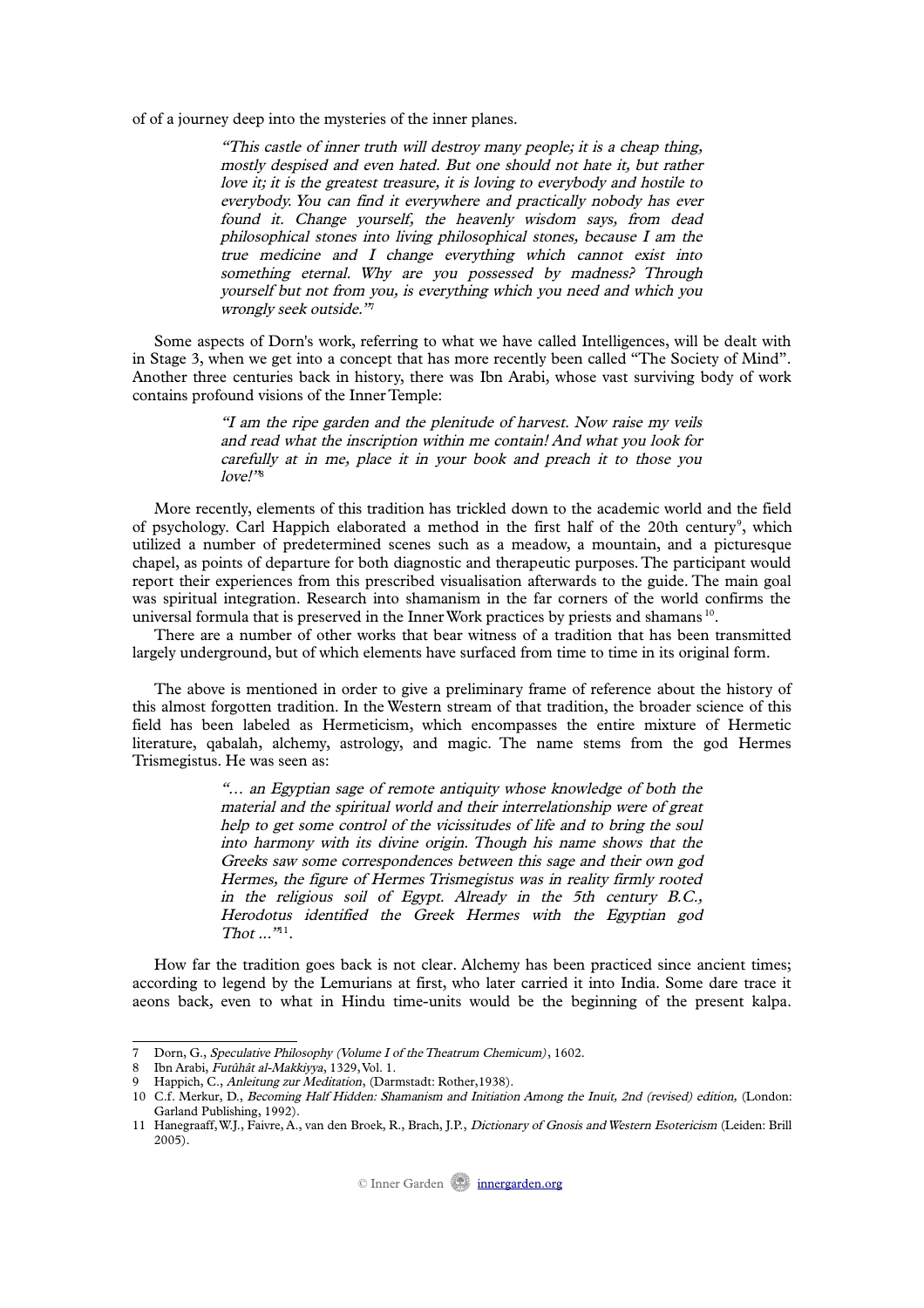Fragments of books under authorship of the great Rãmacandra<sup>[12](#page-6-0)</sup> have survived to this very day. Through the rise and fall of many races, alchemy found its way through history in lighter and darker periods, having one of its golden ages 125,000 years ago in Lemuria, practised by the lesser gods and the most advanced men of that race. Before Lemuria sank beneath the waters of the Pacific, it was carried into India, where it has been practised until today. The Atlanteans, however, also practised the Art. They carried it into Northern Africa with the submersion of Atlantis.

The Egyptians were the heir of this knowledge. With the fall of Indian culture in one of the more recent equinoctial cycles of evolution, the best of the race travelled westward and met the custodians of the Atlantean knowledge, and the knowledge of the two races was combined. Then finally, in the present cycle, when intellectual darkness settled on Europe towards the beginning of our current era and through the subsequent rule and censorship of the church, Arabia became the custodian of the Lamp of Hidden Wisdom.

In addition to the writings in stone that were left by the Egyptians, Arabian manuscripts probably provide the most 'original' of sources, and the Inner Garden Foundation gratefully draws upon that heritage, most notably with regard to the Inner Work. Today, the true nature of the Alchemical tradition is known by few. A steady stream of books is becoming available on the subject today, but one will often find they excel in superficiality or romantic superstitions. The discredit done to Alchemy in the last centuries has firmly marked the Art in a deleterious way. However, as mentioned, a turn towards the better is observed in the current Age of Aquarius, and its pioneers are ready to move onward, forward.

The Inner Garden Foundation is fortunate to be able to draw on the valuable resource of an ancient line of Alchemical transmission. Through the kind patronage of the Elder Brothers, the foundation has access to the Arabic teachings as they were before the dark ages of growing ignorance. We therefore honour the Masters of old, the Poor Knights of Christ and our Muslim Brothers of the House of Wisdom, the 'Bayt Al Hikmah'.

We advise against starting a literature study based on the above. 'Head knowledge' at this point will only form extra baggage that will more likely hinder than help you along the path. Soon enough you will be able to tap into the universal source that is accessed through the current of this initiatic tradition. You will than begin to realize the value of answers gained by introspection. It is much more satisfying to arrive at an answer through introspection and see it confirmed in books by past philosophers, than the other way around. None of above mentioned literature provides a comprehensive system, and none explain the crucial mechanisms of the 'reality machine'. This is also apparent in popular movies like The Secret. It does present an important truth in very general terms, but largely passes by the crucial mechanisms to arrive at the truth. It presents a "black box" so to say, and fails to address the common pitfalls. Through this Vision Quest you will arrive at a deeper understanding of the mechanisms that are involved. However, it will primarily be up to you to do the work and find out the principles of this Philosophy. We have only put into writing some essential points of departure. The rest will follow from your own work and private correspondence with your Guide, that way we stay true to the code of secrecy and the sacred rules of transmission of this tradition. Please note that "trancework" only approximates as a definition of the mental state that is involved. More accurately, several states and alternating states of consciousness are involved. In addition to the autohypnotic state of trance, with practice a parallel state of consciousness is cultivated which allows one to think critically about the visions, without resulting in auto-suggestions that cause the vision to change.

 You will understand that a method of Inner Work that allows you to alter reality in a direct manner is not without danger. The method, when taught in its most raw and dangerous form, deliberately sets a course towards a mental crisis of the practitioner, which dissolves the consciousness into a state of chaos, and through which one would be able to 'reset' their individual mental system. This dissolving of inefficient structures and reunification as a more robust and powerful mental set-up is the Philosophical death and resurrection of the initiate. The purified state of mind then allows a much more direct understanding and control of reality. The movie The Matrix portrays some of these themes. Although this method in its raw form is very powerful, we do not recommend it, as it holds many dangers, depending on the quality of the Guide.

In this Vision Quest however we follow a more moderate and safe method that is closely

<span id="page-6-0"></span><sup>12</sup> According to Indian history Rãmacandra reigned at least 90,000 years ago.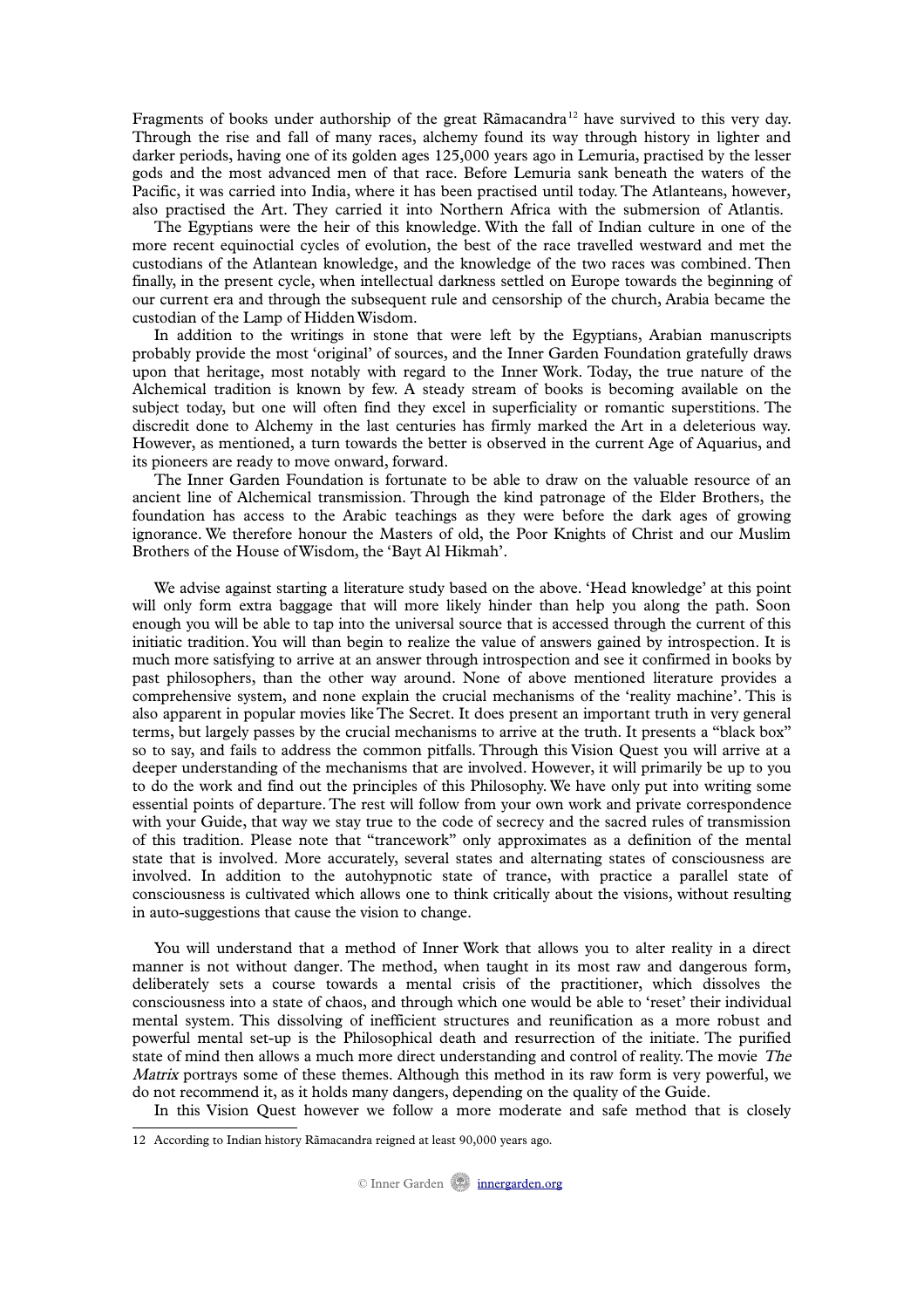approximated by the psychological diagnostic and therapeutic method of 'creative visualization'. There is one important difference, however, and that is the existence of the initiatic element that comes with the specific symbols and images that are transmitted.

You are now more or less at a crossroad, like in *The Matrix*, where you will have to choose to take either the 'red pill' or the 'blue pill'. Either you take the blue pill, put this lesson aside and decide not to start your personal Vision Quest, or you take the red, and embrace the opportunity of the Quest and depart on your journey of awakening with determination. However, once you take the red pill, there soon comes a point when there is no turning back and no easy way out, no matter how hard you may later wish to return to your previous state of blissful unawareness. The first step on the path of self discovery is to ask yourself whether you really wish to shoulder the burden of self-responsibility for self discovery. Some doors, once opened, can not be shut again.

Our method starts with the understanding that the unconscious is a fluid yet robust system, with sufficiently stable patterns inborn or ingrained over years of repetition and assimilation. Even without inducing a deliberate deep crisis, we can begin to dissolve and rectify unproductive conceptions. All that is needed is a controlled amount of stress on the system and an honesty to face that which is out of balance. Rather than working towards a single crisis to redefine the entire system, parts of the system can be gradually changed and improved. Especially in trance, there is a great potential to make effective changes, and the potential to glimpse, from the corner of the minds eye, the true nature of reality. It should be noted that change in the mental realm also follows the spagyric formula of "separate and unite", and death and rebirth<sup>[13](#page-7-0)</sup>. Without this, no form of initiation is accomplished. The separation of the pure from the gross involves an Herculean effort and is never without distress. Self-discrepancies motivate us to meet our personal goals and standards, but at a price: awareness of the ways in which we fall short is painful. Moreover, the quickening of the spirit can be painful almost to madness.

#### Dreamwork

When starting a powerful inner work method like Vision Quest, the monitoring of our dreams becomes extra important. Conflicts that we are unable to solve in our daily conscious will continue to digest in the unconscious and important clues to a particular solution will surface in our dreams. Dreams come from a source which is quite beyond our conscious control. They are "autonomous", which means that they obey their own laws. The unconscious realm, has been in existence much longer than our consciousness. The collective unconscious is as old - or older than mankind, whereas our personal consciousness is only as old as we are individually. Hence, the unconscious contains a greater store of universal wisdom; a knowledge superior to the conscious mind, which accumulates its experiences in but a lifetime. Deliberately and intentionally reliving and analysing your dream subordinates the ego to a psychic principle of greater importance, and this can be very insightful as well as painful.

According to popular conception, sleep and dreams function merely as rest and recuperation of the system. However, the fact is that dreams lay well beyond the field of current science and have only just begun to be researched<sup>[14](#page-7-1)</sup>. One can see a parallel with electricity: the Greek Philosophers of Nature knew of it, but for thousands of years, no one regarded it as more than a curiosity. The scientific study of electricity, however, gave rise to remarkable developments. The Hermetic tradition teaches that self-healing can be performed in a state of deep reverie, trance, or states of consciousness similar to the creative state of dreaming. Your mental imagery can mobilize your inner powers. These powers have an immense potential in the healing process and the promotion of health, as well as being extremely helpful on the path of self-development.

In Vision Quest, the two main tools of the trade are Trancework and Dreamwork. You will gradually gain deeper knowledge and skills as you progress through the lessons and access different levels of dreaming. At this point, the only requirement is that you start keeping a journal of your dreams (see below).

#### Getting Started

The focus of Trancework is on the practical work and the individual experience. However, in

<span id="page-7-0"></span><sup>13</sup> Eliade, M., Rites and Symbols of Initiation (Birth and Rebirth), translated: W. Trask, (London: Harvill Press, 1958).

<span id="page-7-1"></span><sup>14</sup> LaBerge, S., Lucid Dreaming, (New York: Ballantine Books, 1985).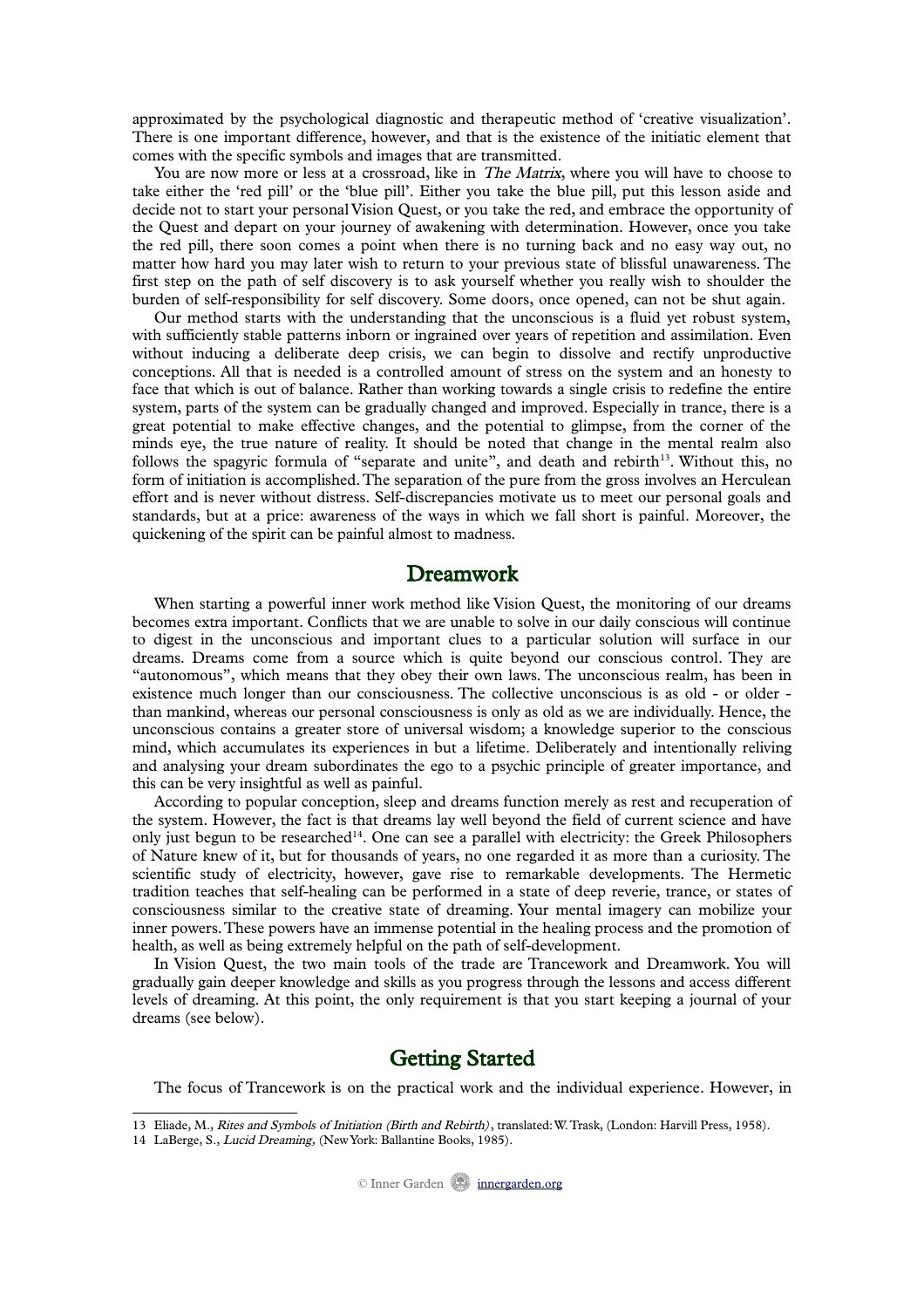each lesson we will provide some theory to help as a basis for each step of the journey and as food for thought and introspection. In this lesson, the theory precedes practice. However, in some lessons, the theory and additional keys will only be handed out after practice, in order for you to assimilate as much as possible from the inner realm, instead of from paper. You will see that your effectiveness to learn that way will increase as you progress. In order to do so, you will be taught the most effective techniques to enter trance, to ensure memory after trance, to awaken and contact the various intelligences that make up your personal conscious, and to avoid the pitfalls on the path that many Philosophers have travelled before you.

There is a natural resistance to change in each of us – the more life-changing our esoteric practice, the greater the resistance we need to overcome, and the more crafty our own mind devises reasons to justify to stop our journey. Hence, an experienced Guide to assist you is indispensable. In the words of Ibn Arabi: "Seeker Who Wishes to Find Salvation, the first thing you must do is to search out a master who will see your faults and show them to you. You may travel far and wide trying to escape yourself, but it is a master who will save you from slavery under the tyranny of your ego. Do it now, because whatever one has now is better than the best one imagines one will have tomorrow". Ibn Arabi adds a few other important do's & don'ts:

- Do not hide anything from your teacher, whether it be an idea or intention, be it good or bad.
- When he asks you for something or instructs you to do something, open your ears and use your mind to understand exactly what he wants.
- If you have to ask something from him, do not expect or insist upon an answer. You must tell him your dreams, but do not insist on an interpretation.

In order for your Guide to assist you as best as possible, it is best you send a small report or feedback after each step, and only continue with the next step after your Guide has given you the green light. Each exercise may need to be repeated many times, before you can move on to a next. You will need to discuss with your Guide how often you expect to be able to carry out the exercises and when he or she can expect reports from you. It is of the highest importance that you stay in regular contact with your guide, even in periods in which you feel you do not have anything to report or the natural ebb and flow of life has temporarily made it difficult for you to carry out your exercises in a regular fashion. Make sure any ambiguities are clarified before you start the next step. If for some reason you get a hold of more advanced lessons in this series, do not read them yet as this may be detrimental to your future development, and might prime you in an adverse manner.

#### Practice

#### Step 1a

Before starting, identify what stumbling blocks you may encounter and how you imagine overcoming them: your strengths and weaknesses.

#### Step 1b

Do not start this exercise (or any future exercise) when you are tired. Find a quiet place, and make sure you can complete the exercise without being interrupted. So unplug the phone, disconnect the doorbell if possible, turn off any music or television, etc. Keep a pencil and paper ready to make notes. Relax, calm your breathing and close your eyes.

Visualize being in a grass meadow. This is where your journey starts. Pay attention to anything you see, smell, hear or feel. The time you spend is up to you, but as a first guideline you could spend something in the range between 10 minutes and half an hour. When you have finished the visualization, note the details in a short logbook, and send them to your Guide. No detail is insignificant. While doing this exercise, do not try to interpret or intellectualize your vision; just let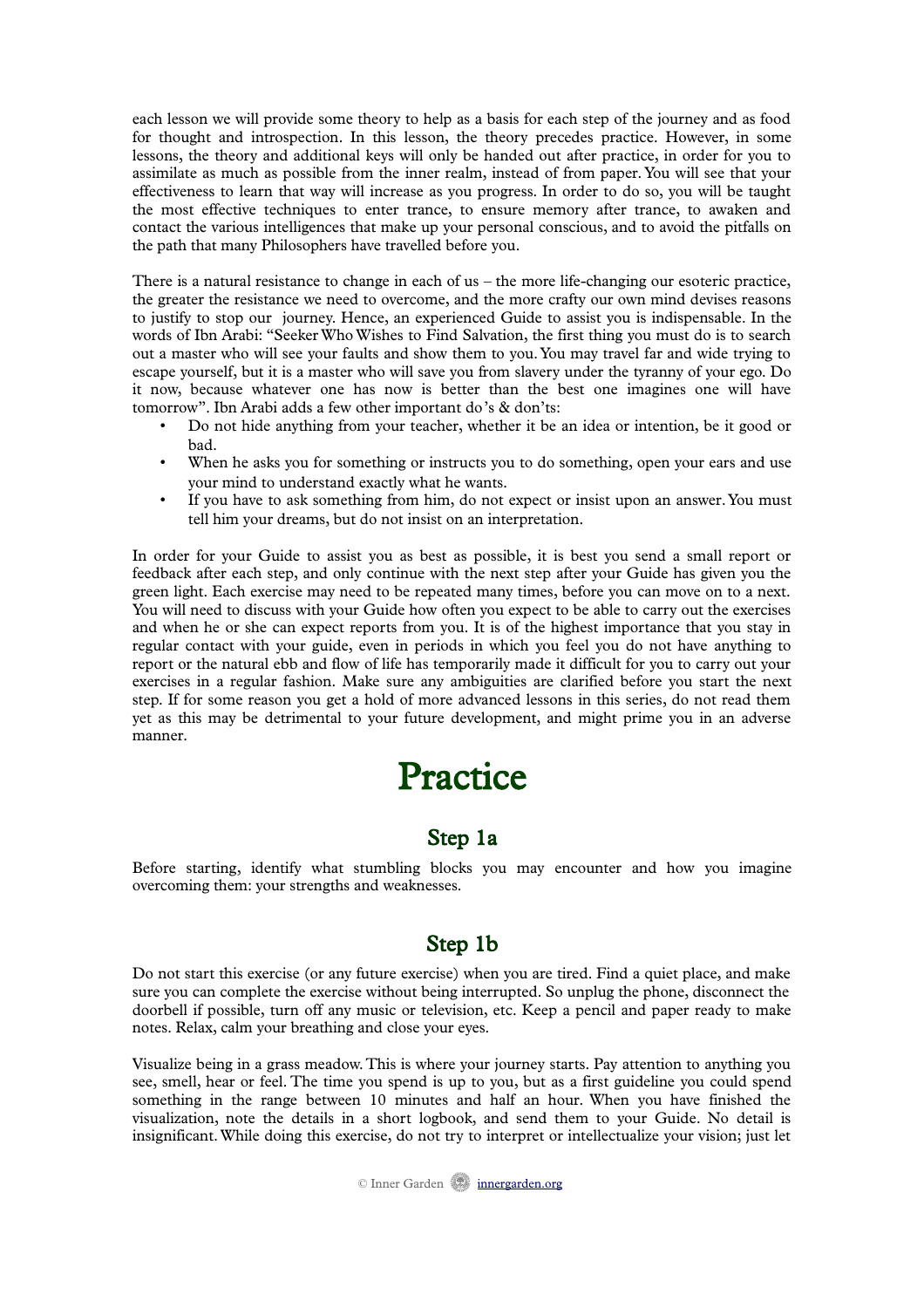it unfold. Do not direct the vision in any way or try to guess the meaning of images during meditation. The subconscious will produce images and feelings naturally. Also, do not let the simplicity of this first exercise fool you into the idea that your Vision Quest will be a breeze. The journey has only just started.

#### Step 1c

In the waking stage before falling asleep, remind yourself that you want to remember your dreams when you wake up. Make sure you have pen and paper or a voice-recording device within reach. Record your dreams immediately after waking up, whether it is in the morning or during the night. Get into the habit to ask yourself every time that you wake up: "What was I dreaming". This must be your first thought upon awakening, otherwise you will forget some or all of your dream due to interference from other thoughts. You must not give up too quickly if nothing is recalled at first, but persist patiently in the effort to remember. Make sure to keep your notes or recordings as a journal for future perusal. Dreams that may seem meaningless at first, may prove to contain critical elements of wisdom in a later stage.

#### Step 1d

Imagine being in the meadow again. You find a piece of paper, and drawn on its surface is the symbol of a point in the centre of a circle. Focus on the symbol and take note of whatever comes to mind. Note your findings; any images or thoughts that present themselves. By names and images all powers are awakened and reawakened.

#### $\mathbf F$

"Wherever you turn, there is the face of God" (Ibn Arabi)